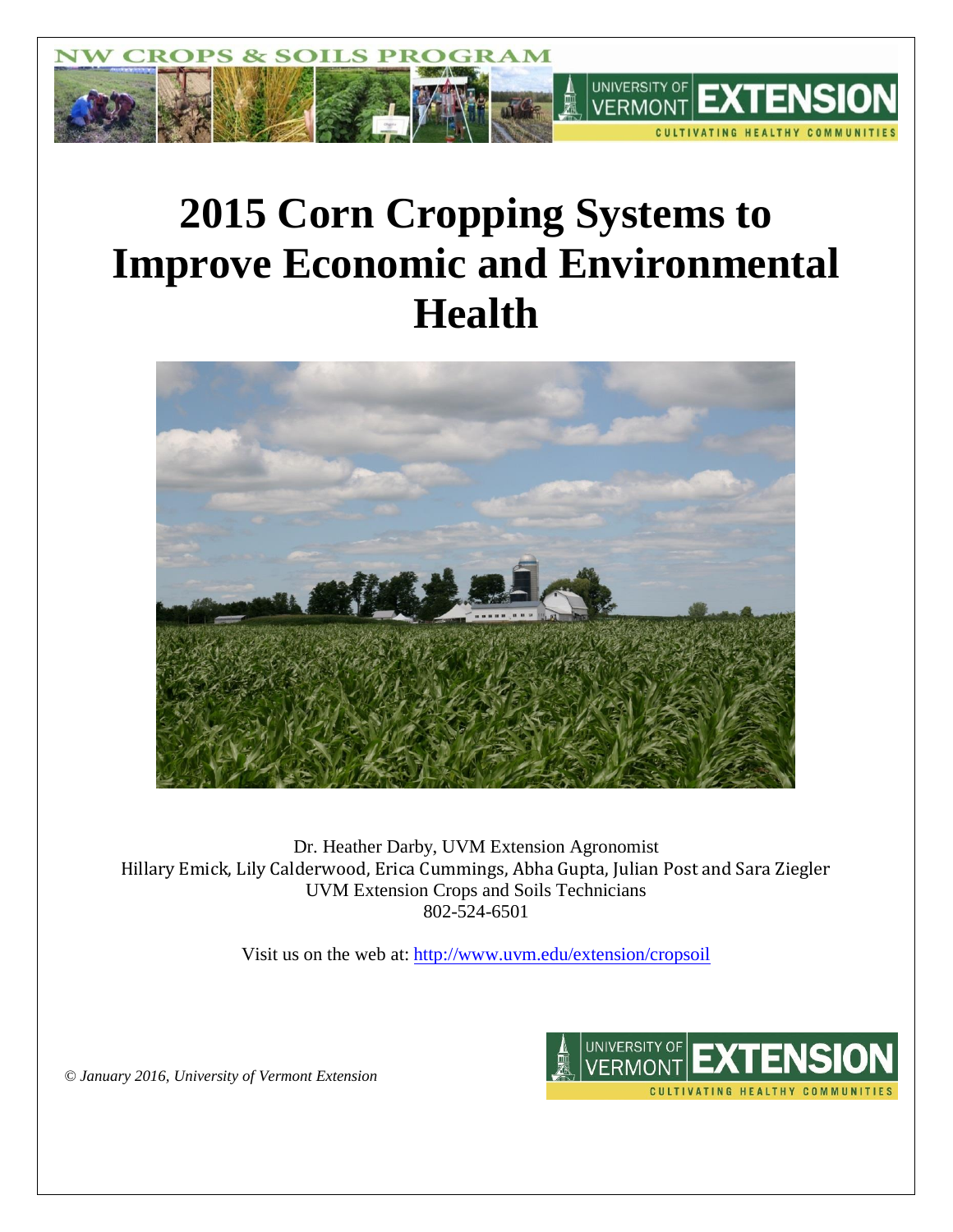### **2015 CORN CROPPING SYSTEMS TO IMPROVE ECONOMIC AND ENVIRONMENTAL HEALTH Dr. Heather Darby, University of Vermont Extension heather.darby[at]uvm.edu**

In 2015, UVM Extension's Northwest Crops & Soils Program continued a multi-year trial at Borderview Research Farm in Alburgh, VT to assess the impact of corn cropping systems on overall health and productivity of the crop and soil. Yields are important, and they affect the bottom line immediately and obviously. Management choices involving crop rotation, tillage, nutrient management, and cover crops also make differences in the long term. Growing corn with practices that enhance soil quality and crop yields improves farm resiliency to both economics and the environment. This project evaluated yield and soil health effects of five different corn rotations: continuous corn, no-till, corn planted after perennial forage, corn planted after a cover crop of winter rye, and a perennial forage fescue.

# **MATERIALS AND METHODS**

The corn cropping system was established at Borderview Research Farm in Alburgh, VT. The experimental design was a randomized complete block with replicated treatments of corn grown in various cropping systems (Table 1).

| Crop             | <b>Management method</b>                                         | <b>Treatment abbreviation</b> |
|------------------|------------------------------------------------------------------|-------------------------------|
| Corn silage      | Continuous corn, tilled                                          | CC.                           |
| Corn silage      | New corn $(2nd$ year), in tilled<br>alfalfa/fescue w/ cover crop | NC.                           |
| Corn silage      | No-till in alfalfa/fescue                                        | NT                            |
| Corn silage      | Winter cover crop, tilled                                        | <b>WCCC</b>                   |
| Perennial Forage | Fescue                                                           | PF                            |

**Table 1. Corn cropping system specifics for corn yield and soil health, Alburgh, VT, 2015.**

The soil type at the research site was an Amenia silt loam with 0-25% slopes (Table 2). Each cropping system was replicated 4 times in 20' x 50' plots. This site has been in a cropping systems study for the last seven years. Soil samples were taken on 28-Apr for Cornell Soil Health analysis. Ten soil samples from five locations within each plot were collected 6 inches in depth with a trowel, thoroughly mixed, put in a labeled gallon bag, and mailed with 2-day shipping on blue ice. Compaction was measured at 0- 6 inch depth and 6-12 inch depth by penetrometer twice at the same 5 stops the soil samples were collected. The compaction measurements and soil types were used by the Cornell Nutrient Analysis Laboratory to calculate surface and sub-surface hardness (psi).

Percent aggregate stability was measured by Cornell Sprinkle Infiltrometer and indicates ability of soil to resist erosion. Percent available water capacity was measured by placing soil samples on ceramic plates that are inserted into high pressure chambers to determine field capacity and permanent wilting point. Percent organic matter was measured by loss on ignition when soils are dried at  $105^{\circ}$ C to remove water then ashed for two hours at  $500^{\circ}$ C. Active carbon (active C mg/soil kg) was measured with potassium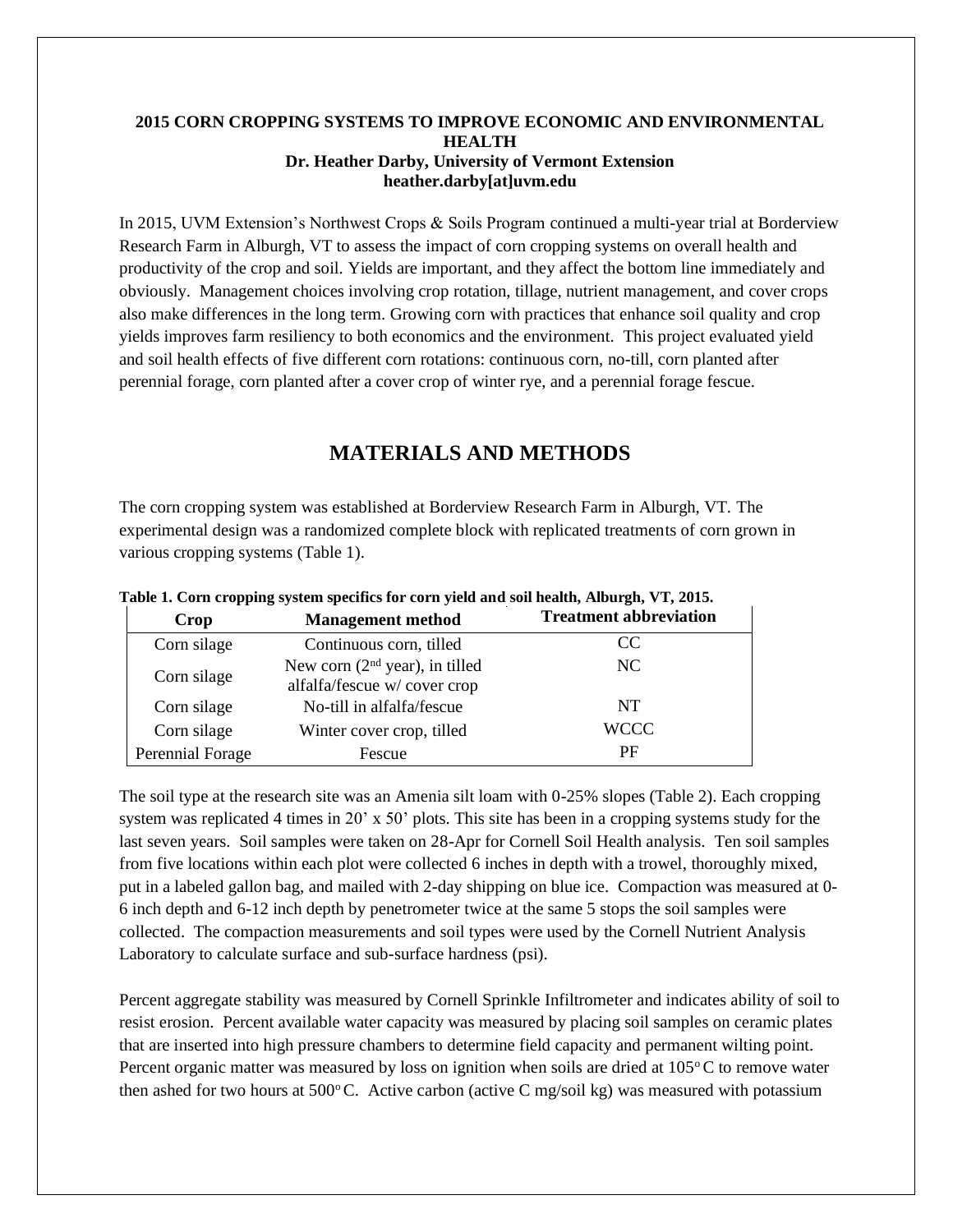permanganate and is used as an indicator of available carbon (i.e. food source) for the microbial community. Soil proteins (N mg/soil g) are measured with citrate buffer extract, then autoclaved. This measurement is used to quantify organically bound nitrogen that microbial activity can mineralize from soil organic matter and make plant-available. Soil respiration  $(CO<sub>2</sub>$  mg/soil g) is measured by amount of CO2 released over a 4 day incubation period and is used to quantify metabolic activity of the soil microbial community.

The corn variety was Mycogen's TMF2L395, which has a relative maturity (RM) of 94 days. The NC, CC, and WCCC treatments were plowed on 4-May. Corn was seeded in 30" rows on 7-May with a John Deere 1750 corn planter at 34,000 seeds per acre. At planting, 250 lbs per acre of a 10-20-20 starter fertilizer was applied.

| Location                                     | <b>Borderview Research Farm - Alburgh, VT</b>                                                                         |
|----------------------------------------------|-----------------------------------------------------------------------------------------------------------------------|
| Soil type                                    | Amenia silt loam, 0-25% slope                                                                                         |
| <b>Previous crop</b>                         | Corn or Alfalfa/Fescue                                                                                                |
| Plot size (ft)                               | $20 \times 50$                                                                                                        |
| <b>Replications</b>                          | 4                                                                                                                     |
| <b>Management treatments</b>                 | Tilled continuous corn (CC), tilled rye cover crop (WCCC),<br>tilled fescue (NC), no-till (NT), perennial forage (PF) |
| <b>Corn variety</b>                          | Mycogen TMF2L395 (94 RM)                                                                                              |
| Seeding rates (seeds $ac^{-1}$ )             | 34,000                                                                                                                |
| <b>Planting equipment</b>                    | John Deere 1750 corn planter                                                                                          |
| <b>Plow date</b>                             | 4-May                                                                                                                 |
| <b>Planting date</b>                         | 7-May                                                                                                                 |
| Row width (in.)                              | 30                                                                                                                    |
| <b>Corn Starter fertilizer (at planting)</b> | 250 lbs acre <sup>-1</sup> 10-20-20                                                                                   |
| <b>Chemical weed control for corn</b>        | 3 qt. Lumax <sup>®</sup> acre <sup>-1</sup> , 17-May                                                                  |
| <b>Additional fertilizer (corn topdress)</b> | 19-Jun, based on plot recommendation (Table 6)                                                                        |
| Forage 1 <sup>st</sup> cut date              | 4-Jun                                                                                                                 |
| Forage $2nd$ cut date                        | $17-Jul$                                                                                                              |
| Forage 3rd cut date                          | 4-Sep                                                                                                                 |
| Corn harvest date                            | $16-Sep$                                                                                                              |

**Table 2. Agronomic information for corn cropping system, Alburgh, VT, 2015.**

On 17-May, 3 quarts of Lumax® were applied per acre for weed control on corn plots. Corn was topdressed with nitrogen fertilizer by broadcast according to Pre-Sidedress Nitrite Test (PSNT) recommendations on 19-Jun (Table 6). The PSNT soil samples were collect with a 1-inch diameter Oakfield core to 6 inches in depth at five locations per plot. The samples were combined by plot and analyzed by UVM's Agricultural and Environmental Testing Laboratory using KCl extract and ion chromatograph.

Corn was harvested for silage on 16-Sep with a John Deere 2-row chopper, and weighed in a wagon fitted with scales. Corn populations were determined by counting number of corn plants in two rows the entire length of the plot (50 feet). Corn borer and corn rootworm populations were based on number of damaged plants observed per plot. Dry matter yields were calculated and yields were adjusted to 35% dry matter.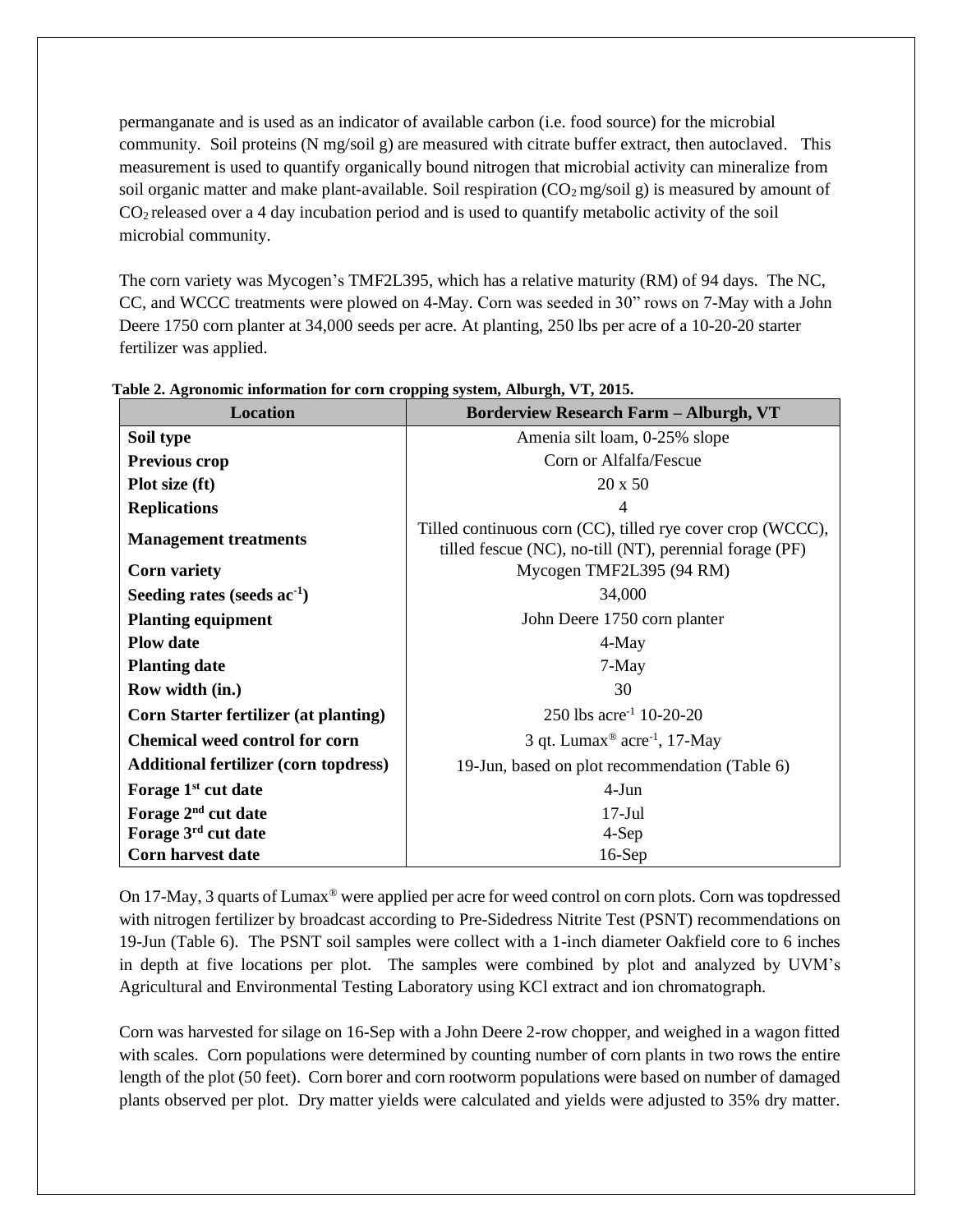Silage quality was analyzed using the FOSS NIRS (near infrared reflectance spectroscopy) DS2500 Feed and Forage analyzer. Dried and coarsely-ground plot samples were brought to the UVM's Cereal Grain Testing Laboratory where they were reground using a cyclone sample mill (1mm screen) from the UDY Corporation. The samples were then analyzed using the FOSS NIRS DS2500 for crude protein (CP), acid detergent fiber (ADF), neutral detergent fiber (NDF), 30-hour digestible NDF (NDFD), total digestible nutrients (TDN), and Net Energy-Lactation  $(NE_L)$ .

Perennial forage first cut biomass samples were harvested by hand with clippers in an area of 12' x 3' section in fescue treatments on 4-Jun, second cut biomass samples were cut using the same procedure on 17-Jul, and third cut biomass samples were cut using the same procedure on 4-Sep. Perennial forage moisture and dry matter yield were calculated and yields adjusted to 35% dry matter. An approximate 2 lb. subsample of the harvested material was collected, dried, ground, and then analyzed at the University of Vermont's Cereal Grain Testing Laboratory, Burlington, VT, for quality analysis.

Mixtures of true proteins, composed of amino acids and non-protein nitrogen, make up the CP content of forages. The CP content of forages is determined by measuring the amount of nitrogen and multiplying by 6.25. The bulky characteristics of forage come from fiber. Forage feeding values are negatively associated with fiber since the less digestible portions of plants are contained in the fiber fraction. The detergent fiber analysis system separates forages into two parts: cell contents, which include sugars, starches, proteins, non-protein nitrogen, fats and other highly digestible compounds; and the less digestible components found in the fiber fraction. The total fiber content of forage is contained in the neutral detergent fiber (NDF). Chemically, this fraction includes cellulose, hemicellulose, and lignin. Because of these chemical components and their association with the bulkiness of feeds, NDF is closely related to feed intake and rumen fill in cows. In recent years, the need to determine rates of digestion in the rumen of the cow has led to the development of NDFD. This in vitro digestibility calculation is very important when looking at how fast feed is being digested and passed through the cow's rumen. Higher rates of digestion lead to higher dry matter intakes and higher milk production levels. Similar types of feeds can have varying NDFD values based on growing conditions and a variety of other factors. In this research, the NDFD calculations are based on 30-hour in vitro testing.

Net energy for lactation (NEL) is calculated based on concentrations of NDF and ADF. NE<sup>L</sup> can be used as a tool to determine the quality of a ration, but should not be considered the sole indicator of the quality of a feed, as NE<sup>L</sup> is affected by the quantity of a cow's dry matter intake, the speed at which her ration is consumed, the contents of the ration, feeding practices, the level of her production, and many other factors. Most labs calculate NE<sup>L</sup> at an intake of three times maintenance. Starch can also have an effect on NEL, where the greater the starch content, the higher the  $NE<sub>L</sub>$  (measured in Mcal per pound of silage), up to a certain point. High grain corn silage can have average starch values exceeding 40%, although levels greater than 30% are not considered to affect energy content, and might in fact have a negative impact on digestion. Starch levels vary from field to field, depending on growing conditions and variety.

Milk per acre and milk per ton of harvested feed are two measurements used to combine yield with quality and arrive at a benchmark number indicating how much revenue in milk can be produced from an acre or a ton of corn silage. This calculation relies heavily on the NE<sup>L</sup> calculation and can be used to make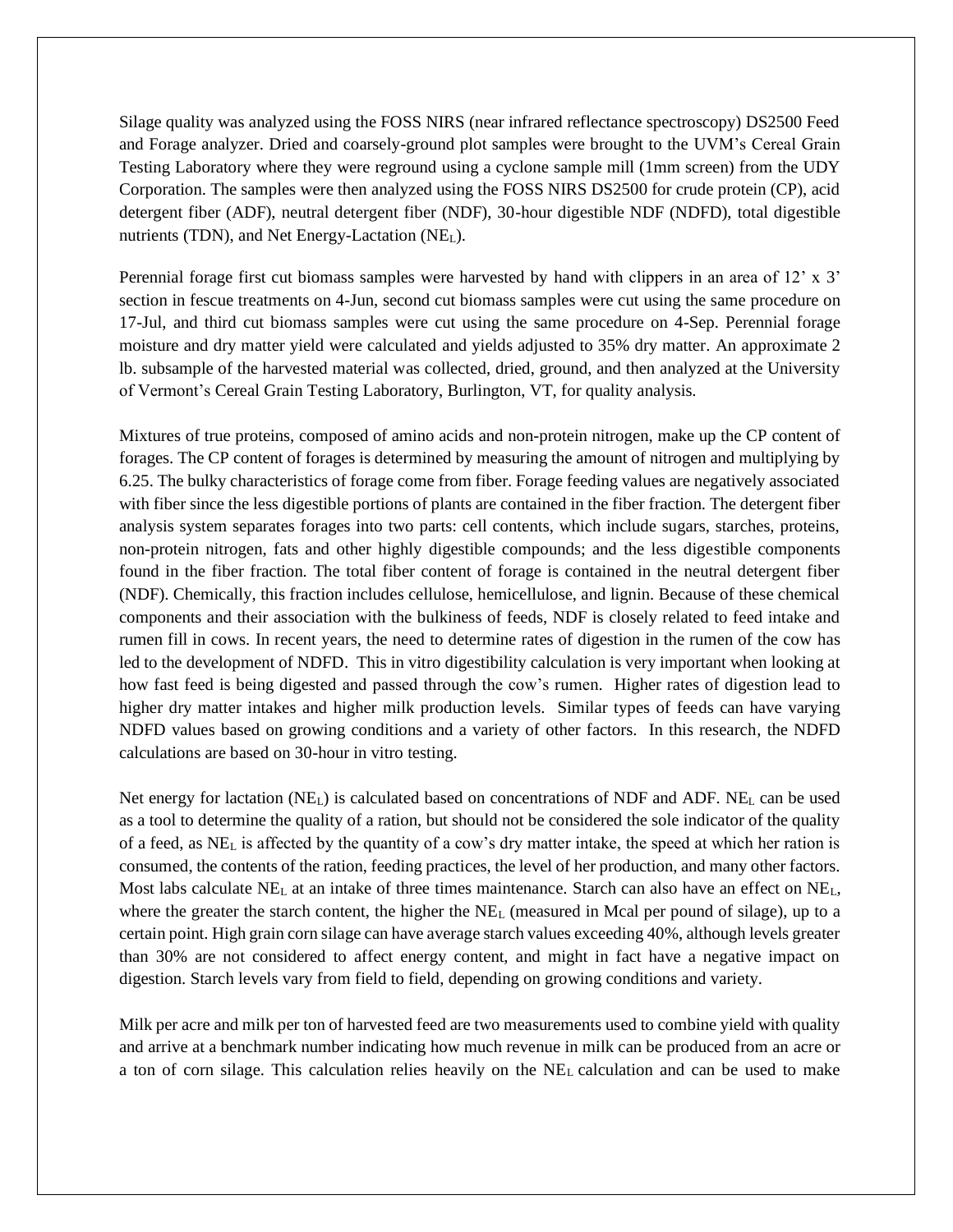generalizations about data, but other considerations should be analyzed when including milk per ton or milk per acre in the decision making process.

Yield data and stand characteristics were analyzed using mixed model analysis using the mixed procedure of SAS (SAS Institute, 1999). Replications within trials were treated as random effects, and hybrids were treated as fixed. Hybrid mean comparisons were made using the Least Significant Difference (LSD) procedure when the F-test was considered significant  $(p<0.10)$ .

Variations in yield and quality can occur because of variations in genetics, soil, weather, and other growing conditions. Statistical analysis makes it possible to determine whether a difference among hybrids is real or whether it might have occurred due to other variations in the field. At the bottom of each table a LSD value is presented for each variable (i.e. yield). Least Significant Differences (LSDs) at the 0.10 level of significance are shown. Where the difference between two hybrids within a column is equal to or greater than the LSD value at the bottom of the column, you can be sure that for 9 out of 10 times, there is a real difference between the two hybrids. Hybrids that were not significantly lower in performance than the highest hybrid in a particular column are indicated with an asterisk. In the example below, hybrid C is significantly different from hybrid A but not from hybrid B. The difference between C and B is equal to 1.5, which is less than the LSD value of 2.0. This means that these hybrids did not differ in yield. The difference between C and A is equal to 3.0 which is greater than the LSD value of 2.0. This means that the yields of these hybrids were significantly different from one another. The asterisk indicates that hybrid B was not significantly lower than the top yielding hybrid C, indicated in bold.

| <b>Treatment</b> | Yield  |
|------------------|--------|
| A                | 6.0    |
| B                | $7.5*$ |
| C                | $9.0*$ |
| <b>LSD</b>       | 2.0    |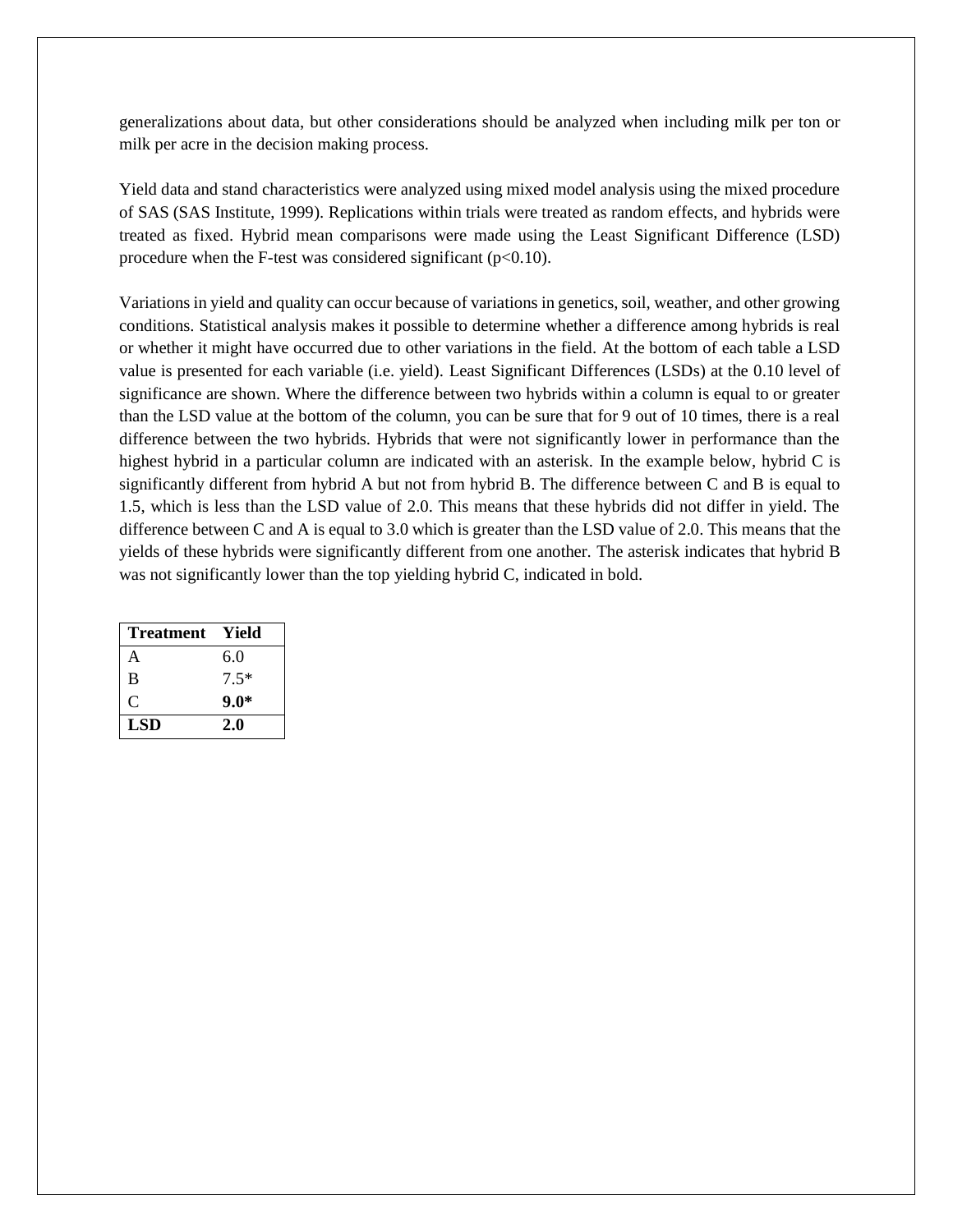# **RESULTS**

## **Weather Data**

Weather data was collected with an onsite Davis Instruments Vantage Pro2 weather station equipped with a WeatherLink data logger. Temperature, precipitation, and accumulation of Growing Degree Days (GDDs) are consolidated for the 2015 growing season (Table 3). Historical weather data are from 1981- 2010 at cooperative observation stations in Burlington, VT, approximately 45 miles from Alburgh, VT.

Temperatures through most of the growing season were near historical averages, with warmer than normal temperatures at the beginning and end of the growing season (May and September). Rainfall through the growing season was much less than normal – a total of 11.42 inches below normal from April through September. The one exception was the month of June that was well below normal for temperature and much wetter than average. Adverse weather during this month likely impacted early season corn growth and had longer lasting effects on end of season yields. There were a total of 2577 Growing Degree Days (GDDs) for corn for May through September—366 GDDs more than the historical average. There were a total of 4065 Growing Degree Days (GDDs) for forages for April through September— 362 GDDs more than the historical average (Table 4).

| Alburgh, VT                       | May  | $\sigma$ ,<br>June | July    | August  | September |
|-----------------------------------|------|--------------------|---------|---------|-----------|
| Average temperature $(^{\circ}F)$ | 61.9 | 63.1               | 70.0    | 69.7    | 65.2      |
| Departure from normal             | 5.5  | $-2.7$             | $-0.6$  | 0.9     | 4.6       |
|                                   |      |                    |         |         |           |
| Precipitation (inches)            | 1.94 | 6.42               | 1.45    | 0.00    | 0.34      |
|                                   | $-1$ | 2.73               | $-2.70$ | $-3.91$ | $-3.30$   |
| Departure from normal             | .51  |                    |         |         |           |
|                                   |      |                    |         |         |           |
| Corn GDDs (base $50^{\circ}$ F)   | 416  | 416                | 630     | 624     | 492       |
| Departure from normal             | 218  | $-58$              | $-10$   | 43      | 174       |

**Table 3. Consolidated weather data and GDDs for corn, Alburgh, VT, 2015.**

Based on weather data from a Davis Instruments Vantage Pro2 with WeatherLink data logger. Historical averages are for 30 years of NOAA data (1981-2010) from Burlington, VT.

| Table 4. Consolidated weather data and GDDs for perennial forage, Alburgh, VT, 2015. |  |
|--------------------------------------------------------------------------------------|--|
|--------------------------------------------------------------------------------------|--|

| Alburgh, VT                       | April   | May     | June   | July    | August  | September |
|-----------------------------------|---------|---------|--------|---------|---------|-----------|
| Average temperature $(^{\circ}F)$ | 43.4    | 61.9    | 63.1   | 70.0    | 69.7    | 65.2      |
| Departure from normal             | $-1.4$  | 5.5     | $-2.7$ | $-0.6$  | 0.9     | 4.6       |
|                                   |         |         |        |         |         |           |
| Precipitation (inches)            | 0.09    | 1.94    | 6.42   | 1.45    | 0.00    | 0.34      |
| Departure from normal             | $-2.73$ | $-1.51$ | 2.73   | $-2.70$ | $-3.91$ | $-3.30$   |
|                                   |         |         |        |         |         |           |
| Perennial forage GDDs (base 32°F) | 191     | 655     | 669    | 908     | 903     | 740       |
| Departure from normal             | 77      | 178     | $-75$  | $-10$   | 41      | 152       |

Based on weather data from a Davis Instruments Vantage Pro2 with WeatherLink data logger. Historical averages are for 30 years of NOAA data (1981-2010) from Burlington, VT.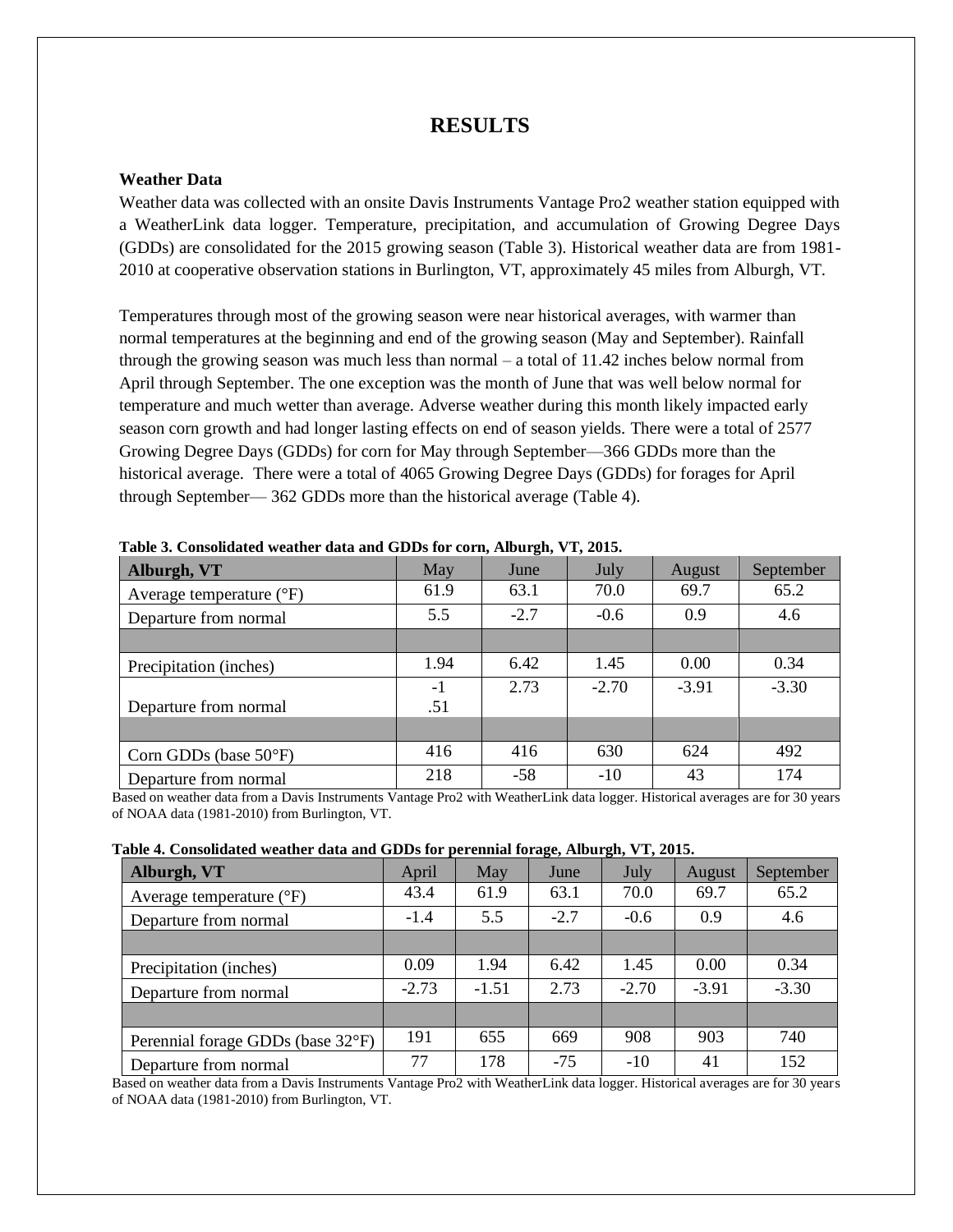#### **Soil Data**

On 28-Apr, before planting corn, soil samples were collected on all plots (Table 5). The PF and NT treatments had significantly higher aggregate stability with 56.2% and 50.5%, respectively. The PF treatment also had the highest available water capacity at 0.25 m per meter of soil. This was statistically the same as the CC, NC, and NT treatments. Surface hardness was lowest in the WCC treatment, with only the PF treatment significantly higher. Sub-surface hardness was lowest in the CC treatment although there was no significant difference between treatments. Percent organic matter was highest in the PF (4.2%) and NC (4.0%) treatments. These two treatments were also highest in active carbon although there was no significant difference between the other treatments. Mineralized nitrogen was highest in the PF treatment, which was statistically similar to the NC and NT treatments. Soil respiration was highest in the PF treatment, which was significantly different from all other treatments.

|                         | <b>Aggregate</b>           | <b>Available</b><br>water | --<br><b>Surface</b> | $\sigma$ ,<br>Sub-<br>surface | Organic                 | <b>Active</b> | <b>Soil</b><br><i>proteins</i> | <b>Soil</b><br>respiration      |
|-------------------------|----------------------------|---------------------------|----------------------|-------------------------------|-------------------------|---------------|--------------------------------|---------------------------------|
| Corn cropping<br>system | stability<br>$\frac{1}{2}$ | capacity<br>(m/m)         | hardness<br>psi      | hardness<br>psi               | matter<br>$\frac{0}{2}$ | carbon<br>ppm | $(N \text{ mg})$<br>soil g)    | (CO <sub>2</sub> mg)<br>soil g) |
| <b>CC</b>               | 23.9                       | $0.24*$                   | 145                  | 262                           | 3.6                     | 626           | 7.5                            | 0.4                             |
| NC                      | 45.7                       | $0.25*$                   | $153*$               | 282                           | $4.0*$                  | 675           | $8.1*$                         | 0.6                             |
| NT                      | $50.5^*$                   | $0.24*$                   | $158*$               | 268                           | 3.7                     | 637           | $7.7^*$                        | 0.6                             |
| <b>WCCC</b>             | 32.7                       | 0.21                      | 123                  | 276                           | 3.4                     | 642           | 6.9                            | 0.5                             |
| PF                      | 56.2                       | 0.25                      | 196                  | 284                           | 4.2                     | 687           | 8.7                            | 0.8                             |
| LSD(0.10)               | 10.2                       | 0.02                      | 35                   | NS                            | 0.34                    | <b>NS</b>     | 1.11                           | 1.78                            |
| Trial Mean              | 41.8                       | 0.24                      | 155                  | 274                           | 3.8                     | 653           | 7.8                            | 0.6                             |

|  | Table 5. Soil quality for five corn cropping systems, Alburgh, VT, 2015. |  |  |
|--|--------------------------------------------------------------------------|--|--|
|  |                                                                          |  |  |

Treatments shown in **bold** are top-performing in a particular column.

\* Treatments with an asterisk did not perform significantly lower than the top-performing treatment in a particular column.

NS – No significant difference was determined.

On 17-Jun, soil samples were collected for PSNT analysis in corn crop plots (Table 6). The mean soil nitrate-N (NO<sup>-3</sup>) among the treatments was 7.38 ppm. The NT treatment had significantly lower soil nitrate-N and higher N amendment recommendation than the other cropping systems. Nitrogen, in the form of urea, was applied to the corn treatments based on their respective PSNT results.

#### **Table 6. Soil nitrate-N and N recommendations for medium and high yield potential, Alburgh, VT, 2015.**

| Corn cropping system | $NO^{-3}$ -N<br>(ppm) | N recommendation for<br>$25$ ton ac <sup>-1</sup> corn |
|----------------------|-----------------------|--------------------------------------------------------|
| CC                   | 8.93                  | $123*$                                                 |
| NC                   | $8.79*$               | 115                                                    |
| <b>NT</b>            | 4.55                  | 138                                                    |
| <b>WCCC</b>          | $7.25*$               | $129*$                                                 |
| PF                   | N/A                   | N/A                                                    |
| LSD(0.10)            | 2.63                  | 14                                                     |
| <b>Trial Mean</b>    | 7.38                  | 126                                                    |

Treatments shown in **bold** are top-performing in a particular column.

\* Treatments with an asterisk did not perform significantly lower than the top-performing treatment in a particular column.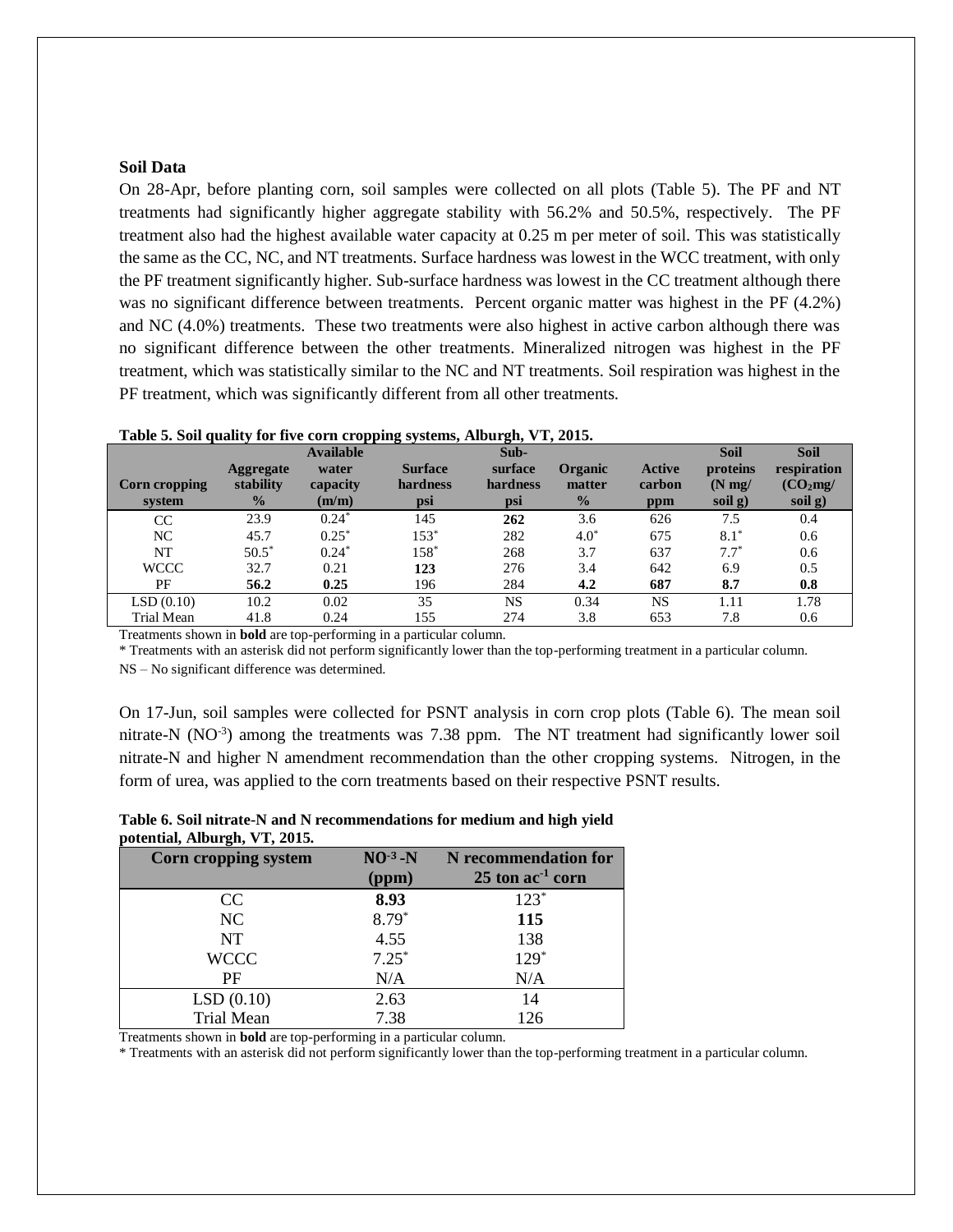#### **Corn Silage Data**

On 16-Sep, data was collected on corn silage populations and plots were harvested to determine moisture and yield (Table 7). Corn populations ranged from a low of 26,245 plants per acre (CC) to a high of 29,621 plants per acre (NC). The CC treatment had significantly lower populations than the other treatments. Yields (adjusted to 35% dry matter basis) ranged from 23.9 to 27.9 tons per acre. While the NC treatment had the highest yield, there was no significant difference between treatments (Figure 1).

Pest and disease scouting occurred on 3-Jun (data not shown). Pest were scouted at harvest but no pest damage was identified. While some ribboning was noted, no foliar diseases were identified. Pests identified included corn borers, cut worms, and corn maggots. The NT treatment had the highest number of pests per plot (an average of 8.75 pests per plot). The other treatments all had much lower pests populations (an average of 2 pests per plot for the CC and NC treatments, and an average of 2.25 pests per plot for the WCCC treatment).

## **Table 7. Corn silage population, harvest dry matter and yield by treatment, Alburgh, VT, 2015.**

| <b>Corn cropping</b><br>system | <b>Harvest</b><br>population<br>plants ac <sup>-1</sup> | <b>Harvest</b><br>dry matter<br>$\frac{0}{0}$ | <b>Yield at</b><br><b>35 DM</b><br>$t$ ac <sup>-1</sup> |
|--------------------------------|---------------------------------------------------------|-----------------------------------------------|---------------------------------------------------------|
| CC                             | 26,245                                                  | 41.9                                          | 26.9                                                    |
| NC                             | 29,621                                                  | 42.7                                          | 27.9                                                    |
| <b>NT</b>                      | 28,532*                                                 | 42.9                                          | 23.9                                                    |
| <b>WCCC</b>                    | 29,512*                                                 | 43.7                                          | 27.6                                                    |
| LSD(0.10)                      | 2332                                                    | <b>NS</b>                                     | <b>NS</b>                                               |
| Trial mean                     | 28,477                                                  | 42.8                                          | 26.6                                                    |

Treatments shown in **bold** are top-performing in a particular column.

\* Treatments with an asterisk did not perform significantly lower than the top-performing treatment in a particular column.

NS – No significant difference was determined.



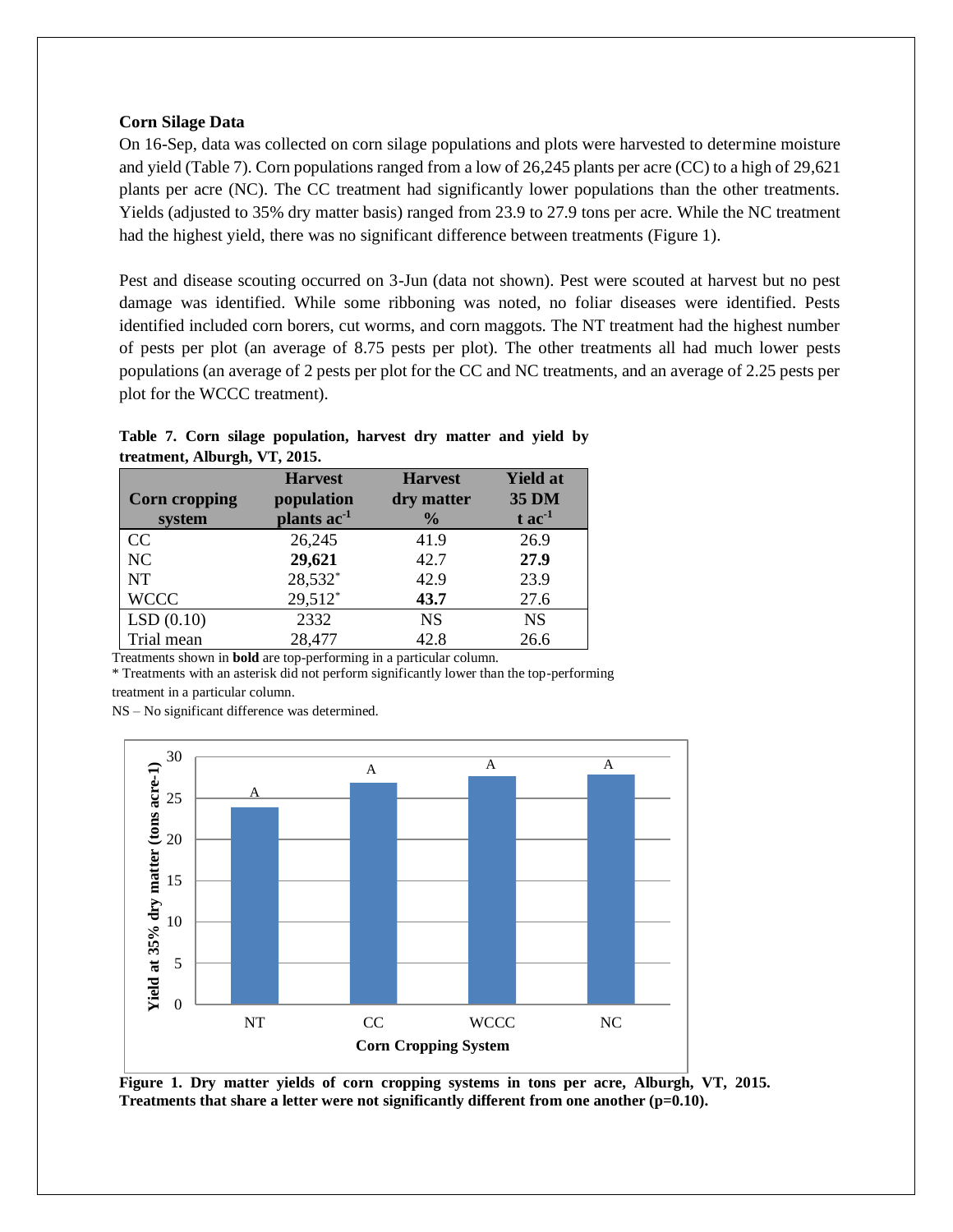Standard components of corn silage quality were analyzed (Table 8). There was no significant difference in quality between cropping systems. The WCCC treatment had the highest crude protein. The NT treatment had the highest ADF and NDFD. The CC treatment had the highest NDF. The NC treatment had the highest TDN, NEL, and milk production in terms of both milk per ton (reflecting only feed quality) and milk per acre (reflecting both feed quality and yield).

|                                |                       |                       |                       |                       |                                   |                       | <b>Milk</b>             |
|--------------------------------|-----------------------|-----------------------|-----------------------|-----------------------|-----------------------------------|-----------------------|-------------------------|
| <b>Corn cropping</b><br>system | $\bf CP$<br>$%$ of DM | <b>ADF</b><br>% of DM | <b>NDF</b><br>% of DM | <b>TDN</b><br>% of DM | NE <sub>L</sub><br>Mcal $lb^{-1}$ | <b>lbs</b><br>$ton-1$ | $ac^{-1}$<br><b>lbs</b> |
| CC                             | 7.3                   | 25.7                  | 47.0                  | 63.2                  | 0.64                              | 2,785                 | 26,123                  |
| NC                             | 7.4                   | 25.0                  | 45.7                  | 64.4                  | 0.65                              | 2,872                 | 27,995                  |
| <b>NT</b>                      | 7.5                   | 26.2                  | 47.0                  | 63.9                  | 0.64                              | 2,836                 | 23,943                  |
| <b>WCCC</b>                    | 7.5                   | 25.3                  | 46.7                  | 63.3                  | 0.64                              | 2,796                 | 27,008                  |
| LSD(0.10)                      | NS                    | NS                    | NS                    | <b>NS</b>             | <b>NS</b>                         | <b>NS</b>             | <b>NS</b>               |
| Trial mean                     | 7.4                   | 25.5                  | 46.6                  | 63.7                  | 0.64                              | 2,822                 | 26,267                  |

**Table 8. Impact of cropping systems on corn silage quality, 2015.**

NS – No significant difference was observed between treatments.

#### **Perennial Forage Data**

The perennial forage plots were analyzed for basic quality parameters (Table 9). The second cutting had the highest protein level at 20.1%. The first cutting was lowest in protein at 14.7% of dry matter. The third cutting was highest quality in terms of ADF and NDF. The harvest yields improved throughout the growing season, more than doubling between the first and second cutting dates.

| <b>Alfalfa/Fescue</b> | CР           | <b>ADF</b>   | <b>NDF</b>   | <b>NDFD</b>          | <b>Harvest</b><br><b>Moisture</b> | <b>Yield at 35 DM</b> |
|-----------------------|--------------|--------------|--------------|----------------------|-----------------------------------|-----------------------|
| cutting               | $%$ of<br>DM | $%$ of<br>DM | $%$ of<br>DM | $%$ of<br><b>NDF</b> | $\frac{0}{2}$                     | $t$ ac <sup>-1</sup>  |
| $1st$ cut 4-Jun       | 14.7         | 31.6         | 57.1         | 64.3                 | 65.6                              | 7.12                  |
| $2nd$ cut 17-Jul      | 20.1         | 32.7         | 60.0         | 68.5                 | 77.9                              | 14.59                 |
| $3rd$ cut 4-Sep       | 16.0         | 38.0         | 66.2         | 58.1                 | 71.3                              | 16.07                 |
| Trial mean            | 16.9         | 34.1         | 61.1         | 63.6                 | 71.6                              | 12.59                 |

**Table 9. Impact of harvest date on perennial forage quality, 2015.**

#### **Multi-year comparison**

Figures 2-5 compare yields and soil health characteristics over the past two years of the trial. Overall, yields were higher in 2015 than in 2014. It is interesting to note that while yields were higher within each treatment, the ranking of each cropping system did not change between years. NC had the highest yield for each year, followed by WCCC, CC, NT and PF. The treatments maintained the same ranking in terms of most soil health characteristics (including organic matter, Fig 2). The NC and PF treatments were consistently the best in terms of soil quality characteristics. In 2014, the NC treatment was the highest in terms of active carbon, soil proteins and soil respiration, with PF a close second, while in 2015 PF was the highest ranked in these characteristics with NC a close second. The PF treatment showed the greatest increase in active carbon, soil respiration, and soil proteins between 2014 and 2015.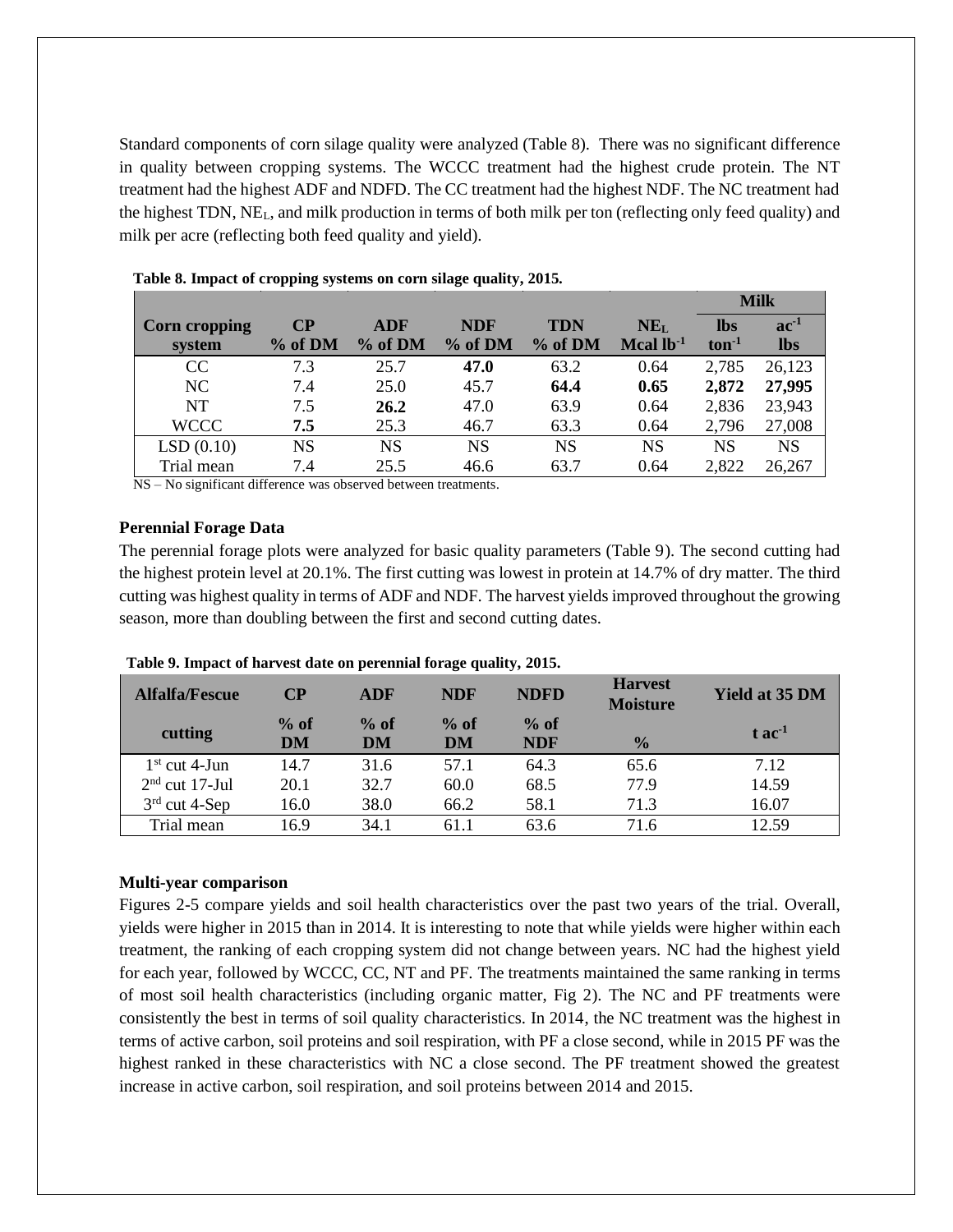

**Figure 2. Comparison of cropping systems yields and soil organic matter in 2014 and 2015, Alburgh, VT.**



**Figure 3. Comparison of cropping systems yields and soil active carbon in 2014 and 2015, Alburgh, VT.**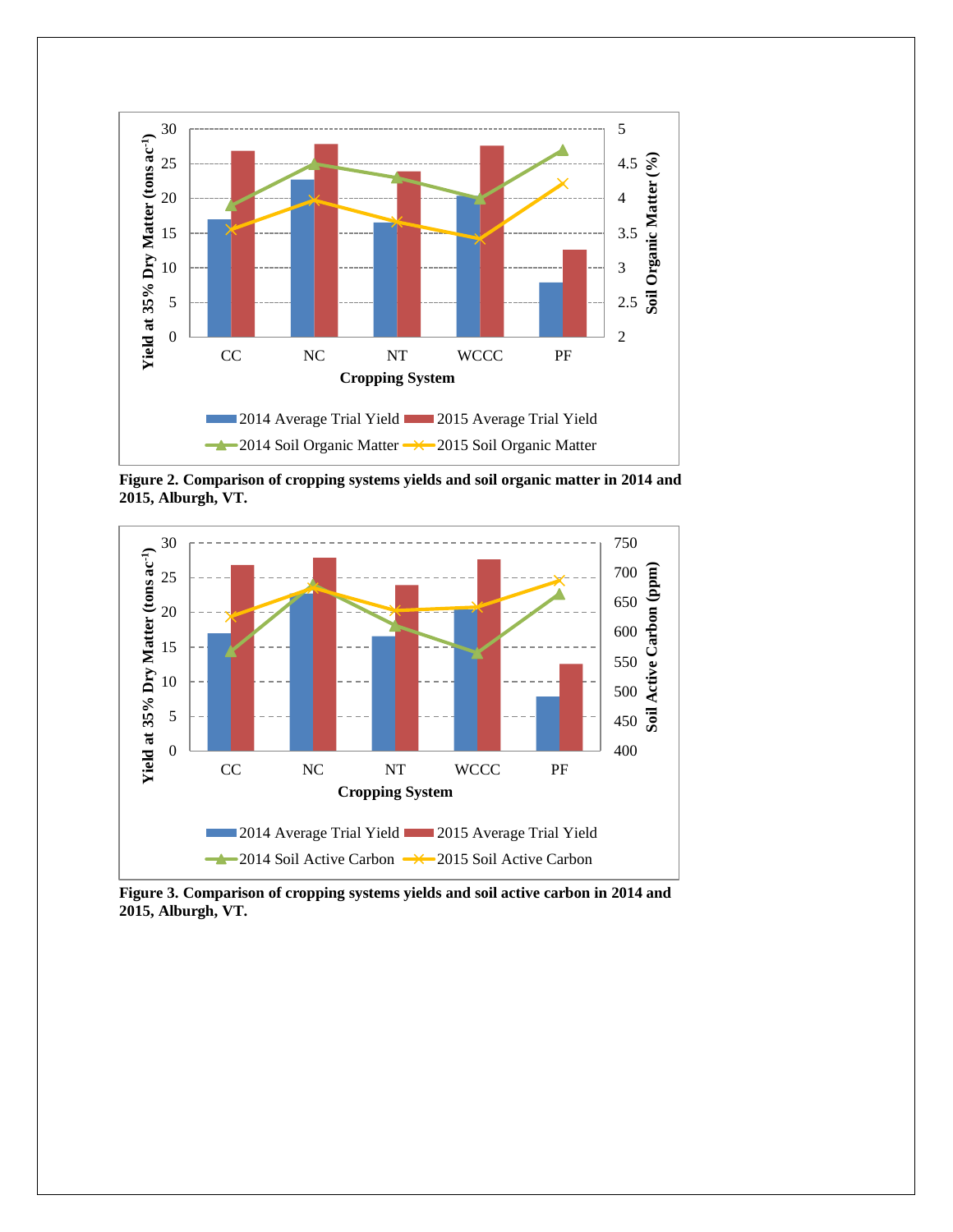

**Figure 4. Comparison of cropping systems yields and soil protein in 2014 and 2015, Alburgh, VT.**



**Figure 5. Comparison of cropping systems yields and soil respiration in 2014 and 2015, Alburgh, VT.**

## **DISCUSSION**

The goal of this project is to monitor soil and crop health in these cropping systems over a five year period. Based on the analysis of the data, some conclusions can be made about the results of this year's trials. In terms of soil quality, PF systems performed best overall, with the exception of both surface and subsurface hardness, where it was the lowest performing treatment. This makes sense to some extent as the soil has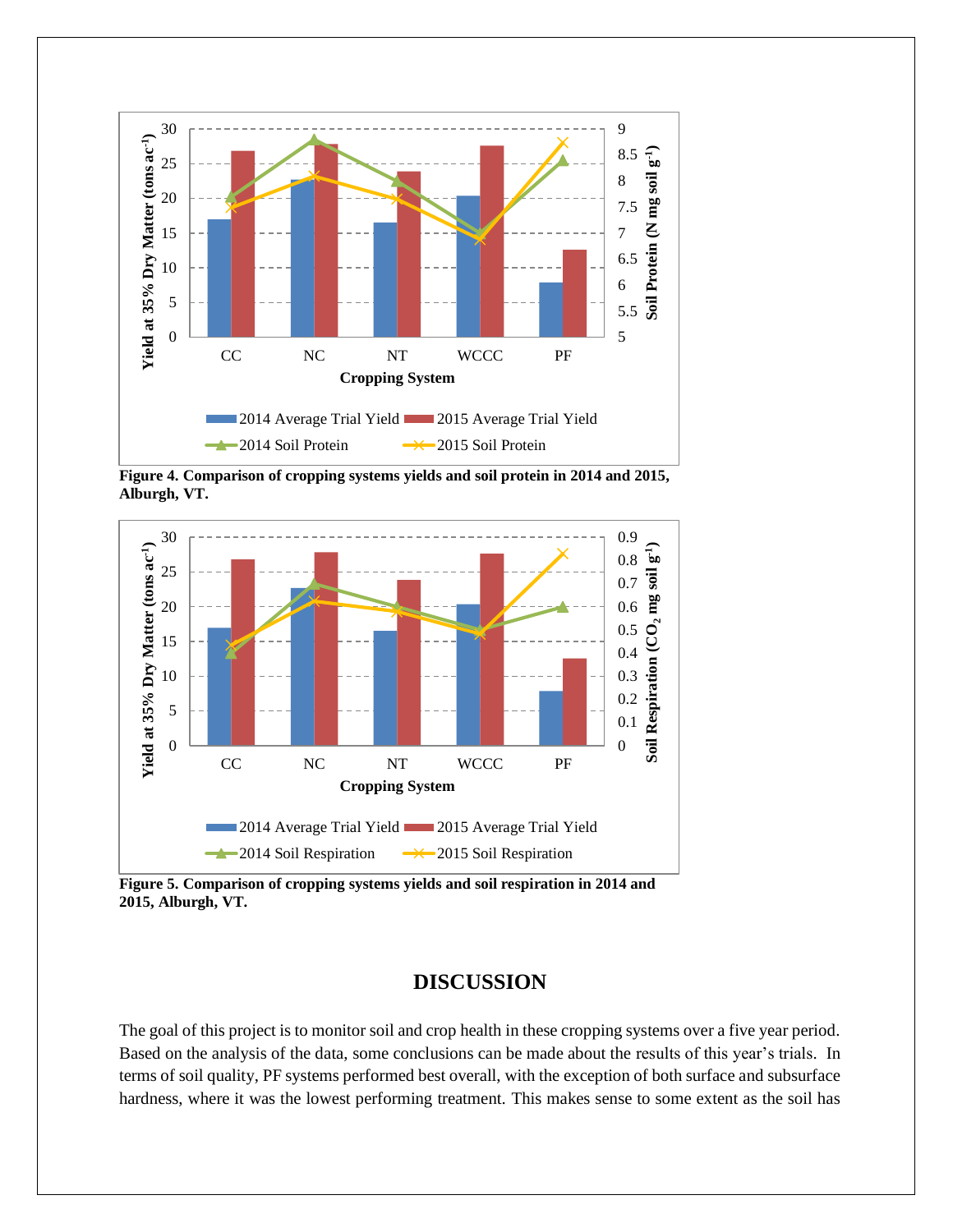not been aerated in these plots compared to other treatments. It also indicates that perennial forage crops may benefit from soil aeration to help alleviate soil compaction and improve nutrient cycling, water infiltration, and yields. We would expect fields with tillage to have less compact surface layers. Interestingly, the WCCC treatment had the lowest surface compaction which indicates that cover crops can help improve the aeration of the soil. The WCCC also had the lowest available water capacity compared to other treatments. Given the dry spring that occurred in 2015, the addition of a growing cover crop would have further dried out the soil profile. In a wet spring, a cover crop can dry out the soil profile but this quality might have a negative impact on the subsequent crop in a dry year.

There were some soil quality benefits observed from not tilling the soil. The NT corn and PF treatment had the best soil structure as indicated by aggregate stability and would be less prone to erosion and runoff. The NT treatments were transitioned from PF to corn 5 years ago and the lack of soil disturbance is reflected in many of the soil quality measurements. The soil quality of the NT treatments closely rivaled the PF and NC. This treatment clearly reflects the potential for NT corn to maintain soil quality during the corn years of a rotation. The CC treatment had the lowest aggregate stability as would be predicted knowing that constant tillage will significantly impair the structure of the soil. WCCC had a small impact on aggregate stability but did seem to improve it a bit over CC. Corn in a short rotation with sod (NC) was still maintaining higher levels of aggregate stability even after its second year of tillage. Biological properties also remained quite high in this system. The CC treatment performed worst in soil quality in all areas except soil hardness. This system has the least potential to reduce erosion and nutrient runoff.

The NC had the highest corn populations and highest yield in this year's trial, although all treatments had statistically similar yields. All treatments performed well in terms of population and yield, reflecting a good corn season with warm temperatures and a high number of growing degree days through the growing season. Corn pests were present in all treatments and particularly prevalent in the NT treatment. The NT treatment also had the lowest yield in the trial, but it is difficult to determine if the lower yield was actually due to the higher prevalence of pests in this treatment.

The perennial forage first cutting had overall lower quality and yield than the second and third cuttings. The quality of the forages was very high through the season. Even the lowest quality first cutting was higher quality than any of the corn systems. Yields, however, were much lower than the corn yields with the average forage yield about half that of the average of the corn yields. The PF treatment however had the highest soil quality and will be an important component of the overall corn rotation to build soil productivity prior to continuous corn production.

Overall, the NC cropping system was the highest performing corn cropping system in terms of yield and feed quality, although there was no significant difference between treatments, and performed very well in terms of soil quality. The perennial forages outperformed the corn treatments in terms of both feed quality and soil quality although their yields were far lower than the corn treatments. The NT treatment performed very well in soil quality but yield drag was still an issue with this system. Special attention in the early season crop fertility may help ameliorate this issue. The winter cover cropping corn system did appear to improve soil quality of the CC system. The high soil quality, feed quality and yields of the NC cropping system suggests that years of established perennial forages will improve soil quality, crop yield, and provide the forage that winter cover crop does not necessarily produce. It is clear that the soil health